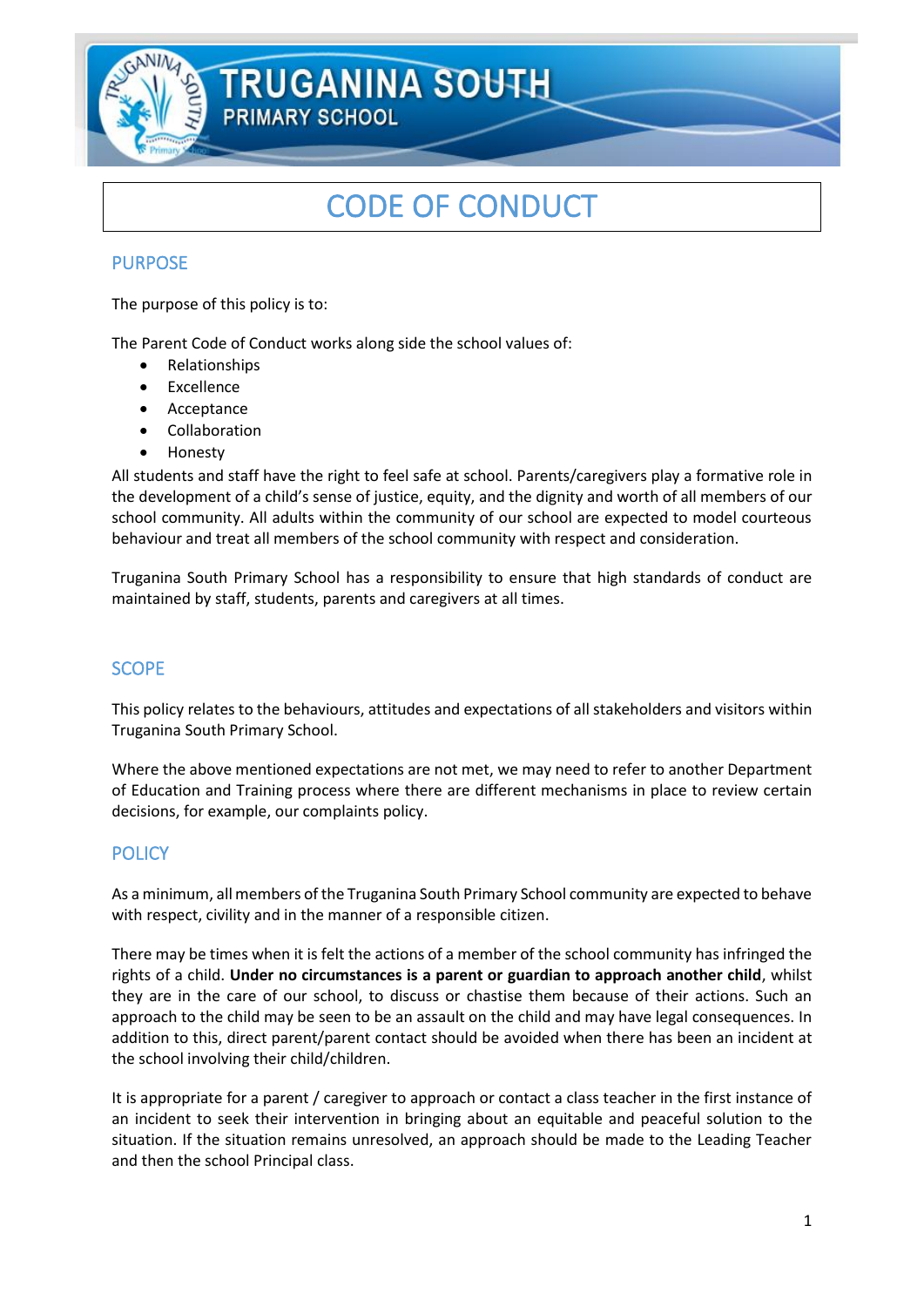Bullying has no place within our community and as such will not be tolerated. This is as true for adultto-adult interaction as it is for child-to-child. All interactions between members of our community must be in keeping with the values embraced by our school and school policies. Instances of bullying must quickly be brought to the attention of the Classroom Teacher, Leading Teacher or Principal class in line with our policy.

The Truganina South Primary School community should ensure that everyone within the school community is treated with respect, fairness and dignity. Respect and treat others fairly, regardless of their race, ancestry, place of origin, colour, ethnic origin, citizenship, religion, gender, sexual orientation, age or disability. Therefore, inappropriate use of social media regarding Truganina South Primary School will not be tolerated.

In order to help protect peoples' good name, problems, differences of opinion and personality clashes are not resolved by involving other people in a disagreement or by taking sides in the argument. We will attempt to resolve these issues through calm dialogue between the parties directly involved whilst respecting the dignity of each and every person.

There is an expectation that people working within the school as "volunteers" avoid forming opinions on other students or sharing their opinions with the broader community, this would be seen as a break of confidentiality and the opportunity to volunteer may be terminated.

# Communication

#### **In General**

Parents will use courteous and respectable written and spoken language in all communications with students, staff and other parents and members of the school community. No disrespectful, insulting, harassing, aggressive or otherwise offensive language may be used.

Parents will act in the best interests of students, their families and staff members. They will not engage in malicious or judgemental gossip, and should ensure that anything they say about others is fair and truthful.

We value our diverse community and respect the rights, religious beliefs and practices of individuals and their families. We respect points of view that are different from our own and all members of our community must refrain from actions and behaviour that constitutes harassment, discrimination or vilification.

# **With School Staff**

All school staff are entitled to a safe and happy work environment. This is in the best interests of the students as well as staff themselves. Parents should therefore ensure that their interactions with staff do not create unnecessary stress and anxiety. To ensure this, the following practice is in place at Truganina South Primary School:

• The priority for school staff is the welfare and education of all students in the school. School staff are therefore not required to respond to emails and telephone calls instantaneously. Responses are not expected outside normal working hours or during school holidays unless it is an emergency.

• The time available for parents to meet with staff is limited and must not disrupt the classroom. Parents should be mindful of the teacher's time, communicate the reason for the meeting and allow the teacher time to prepare, unless there is a genuine emergency.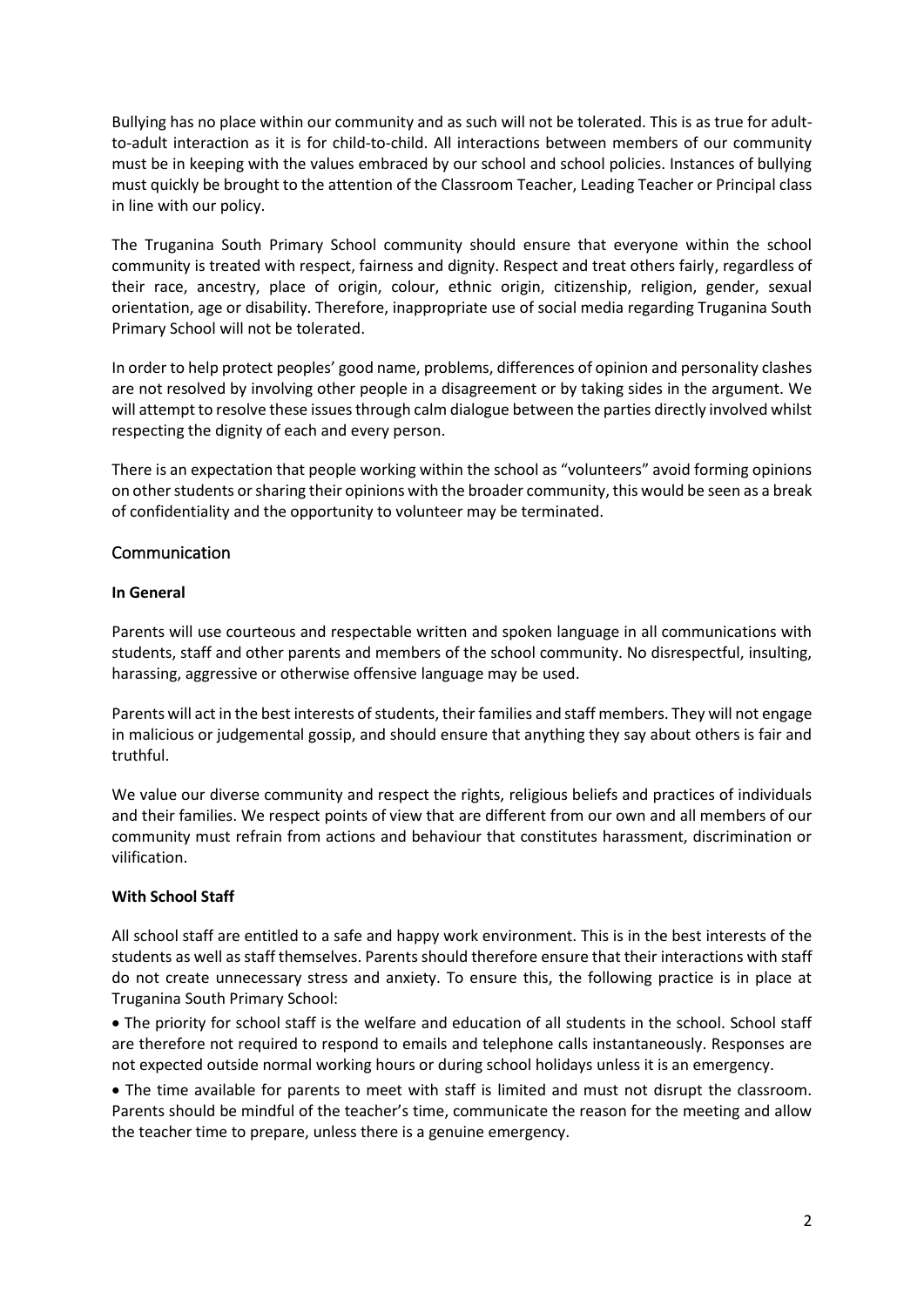#### **With Students**

As members of the school community parents can support the students in learning and encourage them to always try their best. This can be modelled by:

- Sharing our knowledge, learning and experiences with the students
- Praising the students and encouraging them for all their efforts
- Recognising our own and encouraging the student's individuality
- Ensuring that our children are 'equipped' to learn by:

- Providing appropriate items that supports the learning opportunities & if unsure to see the student's teacher

- Ensuring that you support the school in its curriculum priorities and value-adding programs

- Encourage decision making and let the students make their own mistakes ('risk taking') and learn for themselves

- Encouraging an active and healthy lifestyle
- Setting realistic and achievable goals
- Being confident to show the students that we can have a go.
- Taking an interest in our children's school work by:
- Encouraging and supporting the students to complete their homework
- Asking the students about their day.
- Be happy, confident and positive. Show and encourage a passion for life.

#### **With Other Parents**

Parents will respect the privacy of other parents' email addresses and will not send unsolicited emails or "spam" to other parents nor forward other parents' email addresses without their permission. The school will not give out the email address of parents without permission. Class representatives or activity organisers will not pass on parent email addresses without permission.

# On School Grounds

Where possible parents and carers are encouraged to be involved in the school community and support school-based events. Whilst on school grounds parents are asked to adhere to the following:

- Treat all school property with care
- Respect school policies that support the safe and effective operations of the school and its community
- Follow the parking rules

• All visitors to the school during school hours must 'sign in' through a visitors' register located at the school office and parents will comply with all safety and emergency procedures in place at Truganina South Primary School

• When attending any kind of school assembly or public meeting, parents will listen respectfully, in the same manner required of students and staff and will refrain from creating any noise or disturbance during performances or speeches by students, staff or visitors

• A parent may not interrupt or distract a teacher while classroom instruction or learning activities are underway

• When visiting a classroom, parents accept the authority of the teacher and that they are in attendance on the teacher's terms. Teachers' value parental involvement and assistance, but they may ask a parent to leave for any reason, such as:

- Parental assistance not being required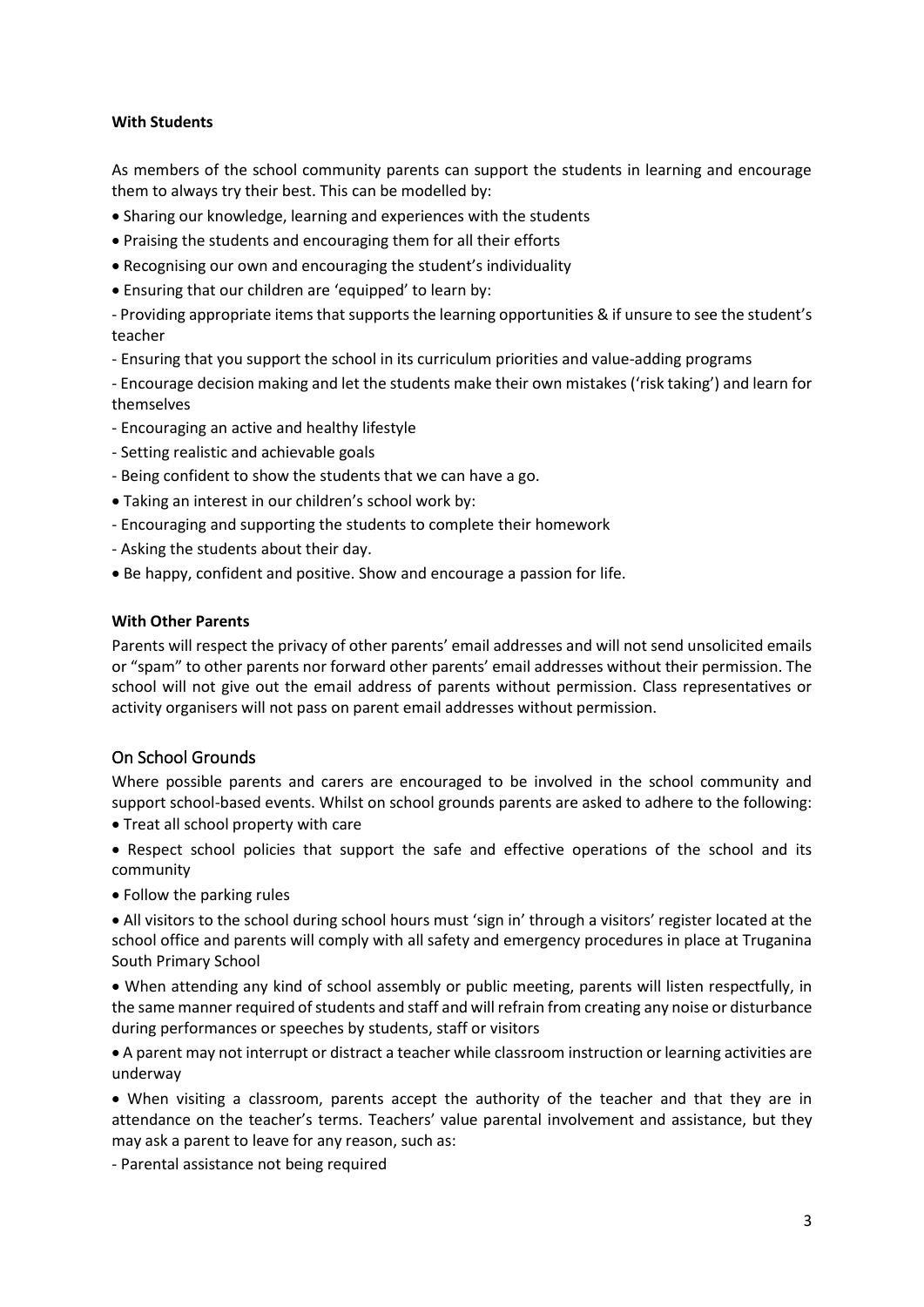- Parental presence in the classroom or at the activity is disturbing or distracting to a student or teacher

- The parent is not in control of their emotions.

# Physical Safety

In particular, all school parents and carers must not:

- Use any object ( whether as a weapon or otherwise) to threaten or intimidate another person
- Cause injury to any person by the use of any such object
- Be in possession of, or under the influence of, or provide others with, alcohol or illegal drugs.

Any parent or school community member who invites a relative, friend, support, carer or other person to be present at any official school activity held by or for the benefit of the school and its students must at all times be responsible for that person and ensure they act at all times in a manner consistent with this Code of Conduct.

# Consequences of a Breach of the Code of Conduct

Any parent, member of school staff or student may notify the Principal or Assistant Principals of a possible breach of the Code of Conduct. The Principal or Assistant Principals will investigate the complaint and if satisfied that a breach has occurred:

(a) provide a first and/or final warning that a breach of the Code of Conduct has occurred and that a further breach will not be tolerated;

(b) determine whether a breach may be rectified by the parent making a private or public apology, depending on the circumstances, to an individual or group of individuals;

(c) where the breach concerned unacceptable behaviour on a visit to the school, issue a trespass warning to the parent, which, if the behaviour continues, may accelerate to a trespass notice requiring the parent to stay away from the school.

Correspondence that is in breach of this Code of Conduct, because of the language and expression used or the manner in which it is sent or delivered, will not be responded to. Correspondence which is defined as "distressing" according to the Complaints Policy will not be responded to.

Nothing in this Policy precludes any person from exercising their individual legal rights in respect of obtaining restraining and intervention orders, reporting assault, bringing action for defamation, exercising rights under vilification or discrimination laws or in any other way.

# Right of Appeal

This policy will apply to any decisions made by the School Council and Principal under this Code of Conduct and decisions may be appealed using the school's procedures for complaints and resolutions.

# **Complaints**

Please refer to Truganina South Primary School's Complaints Policy.

# POLICY REVIEW AND APPROVAL

| Policy last reviewed | February 2019 |
|----------------------|---------------|
| Consultation         | N/A           |